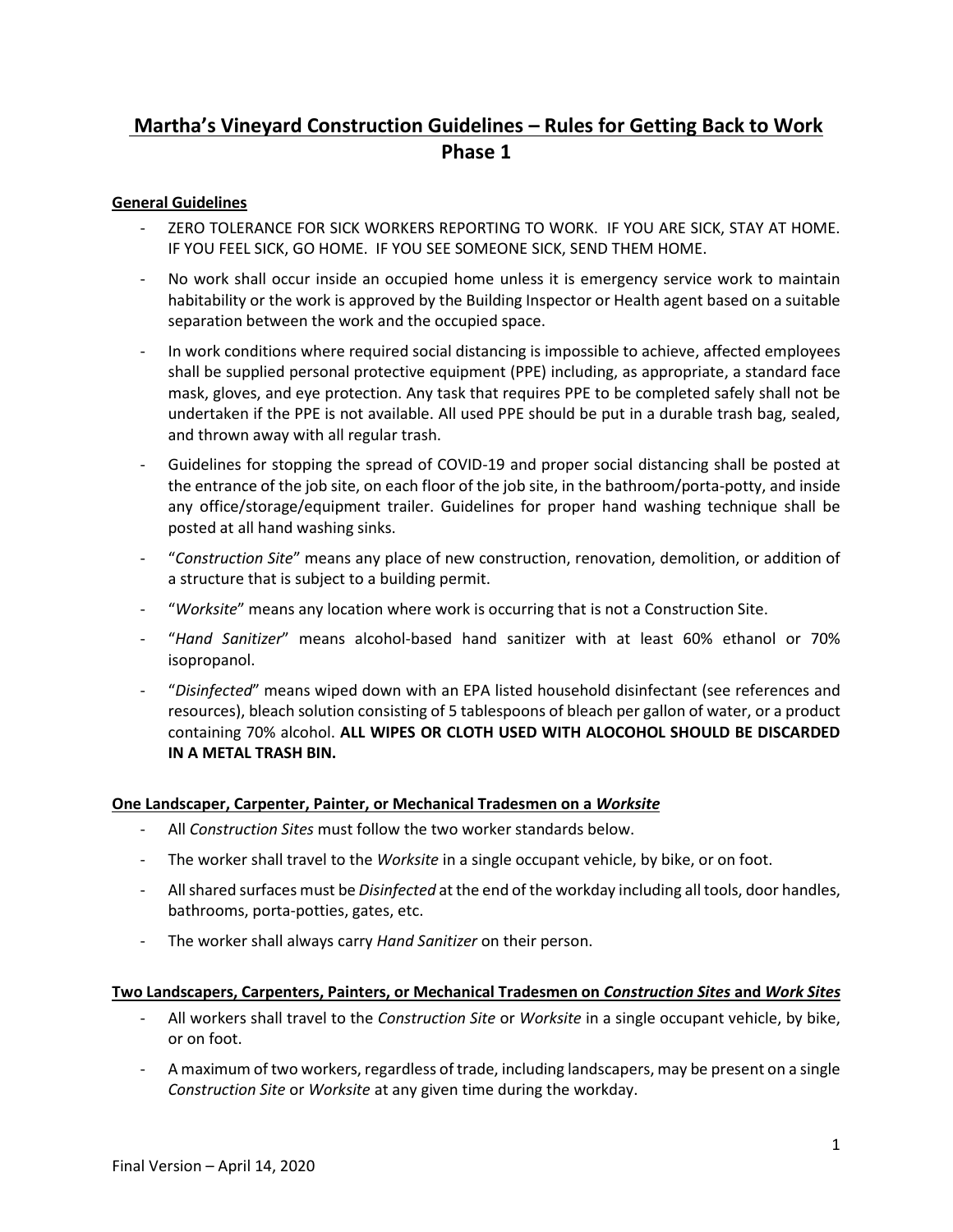- A *Construction Site* must be equipped with a hand washing station with running water, pump soap, paper towels mounted on a holder or in a dispenser, and a trash bin. These supplies shall always be present.
- A hand washing station is not required at a *Worksite*, but workers shall always have portable water for proper hand washing according to the handwashing guidelines and must always carry *Hand Sanitizer* on their person.
- *Construction Sites* must have at least one bathroom, porta-potty, or approved equivalent.
- Workers must always maintain six feet of distance from one another. Projects that require closer contact shall not be undertaken unless proper PPE is worn.
- Every *Construction Site* shall be posted with a wellness questionnaire sign in/sign out sheet which shall be completed by each worker on the site and recorded by the site supervisor each day in their Daily Report, as described below. Workers on a *Worksite* shall be provided a copy of the questionnaire and shall verbally complete the questionnaire with their supervisor prior to starting work each day which the supervisor shall record.
- Work gloves shall always be worn while workers are on all sites except when not technically feasible.
- All shared surfaces including tools, door handles, gates, and bathrooms/porta-potties shall be *Disinfected* at the end of each day and when workers or trades change during the course of a workday. A cleaning log shall be kept as part of the Daily Report.
- All coffee and lunch breaks must be taken at the *Construction Site* or *Worksite* and social distancing must be adhered to. Workers are strongly encouraged to bring food and drink from home to work and to not pick up food to go.

### **Daily Report Requirements**

The Daily Reports shall include:

- 1. Company Name, Contact Person, Contact Phone Number, Contact Email.
- 2. *Work Site* or *Construction Site* Address and Permit Number.
- 3. Date.
- 4. Cleaning log including the date and time of each cleaning, what items were cleaned, and the name of the cleaner.
- 5. Results of the wellness questionnaire for each employee confirming they:
	- a. Have no flu-like symptoms such as nasal congestion, sore throat, achiness, nausea, vomiting, diarrhea, signs of a fever or a measured temperature above 99.6 degrees or greater, or a cough or shortness of breath within the past 72 hours.
	- b. Have not had "close contact" with an individual diagnosed with COVID-19 or exhibiting flulike symptoms in the past 14 days.
	- c. Have not been asked to self-isolate or quarantine by their doctor or a local public health official.
	- d. Have been cleared by a Medical Professional or Board of Health to return to work if any COVID-19 symptoms were experienced.
	- e. Have traveled to work individually by car, biking, or walking.